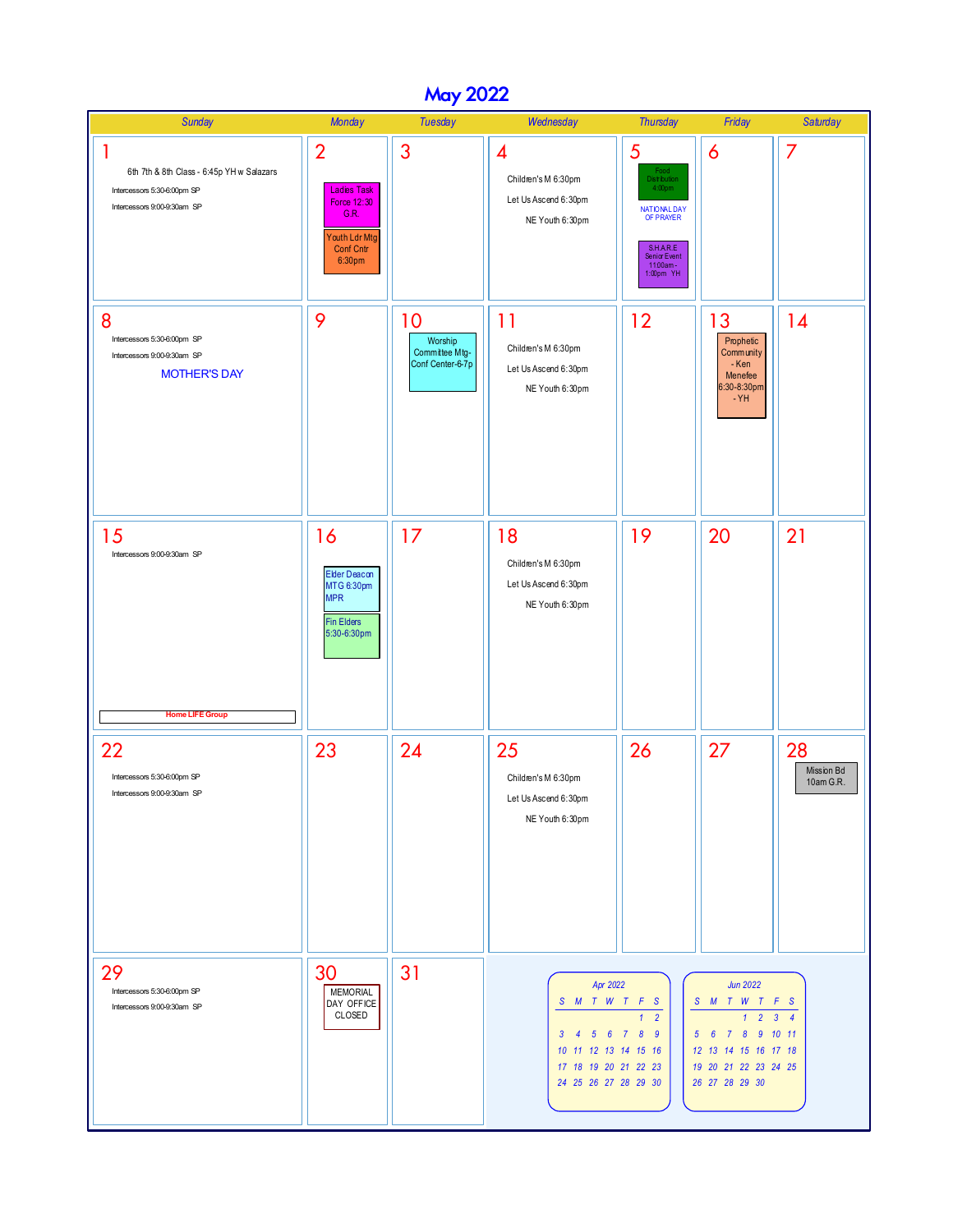## June 2022